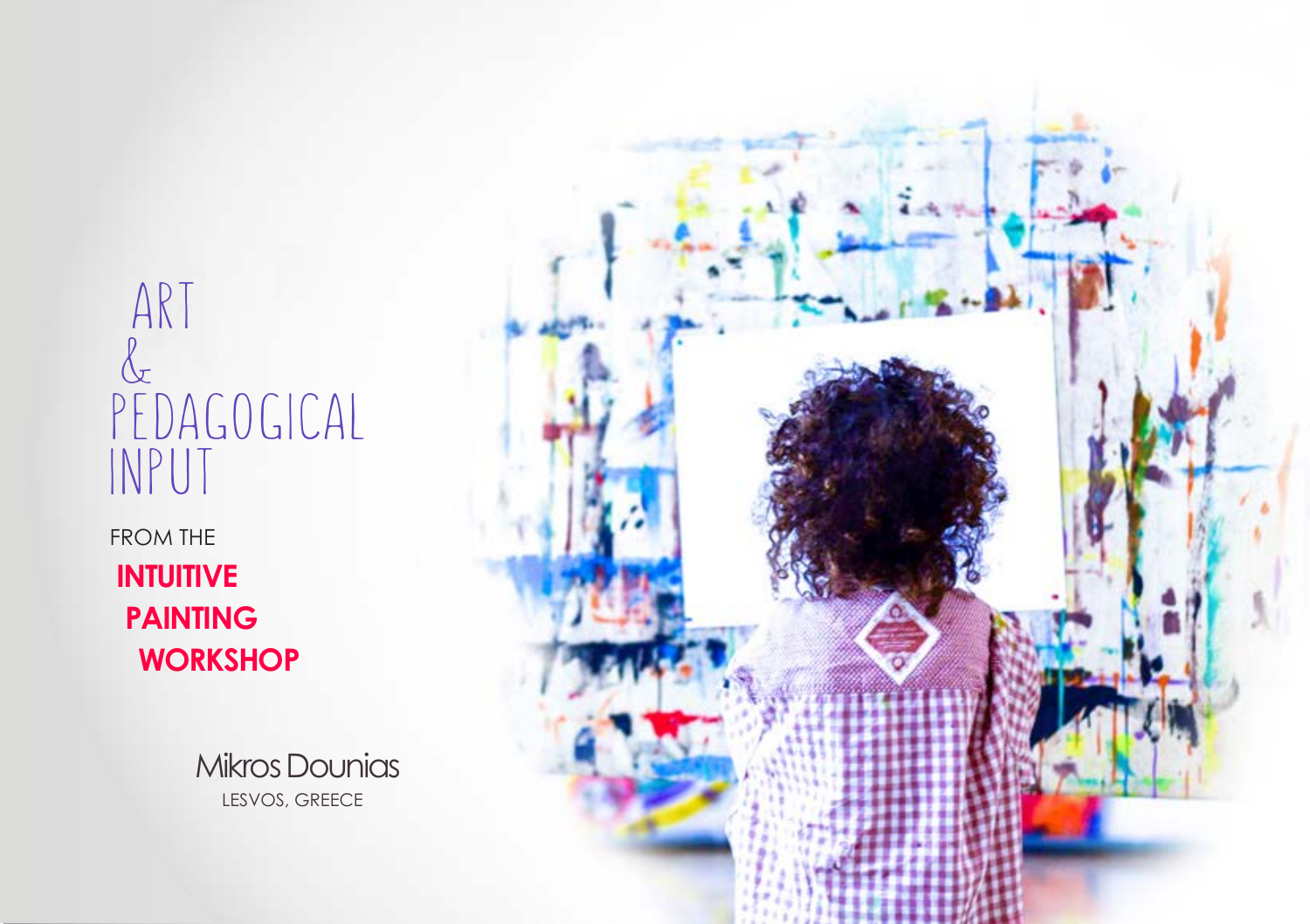#### **Some words on Mikros Dounias**

Mikros Dounias is a pedagogical project on the Greek island of Lesvos. On a daily basis since October 2017, local and refugee children of preschool age play, learn and create together in nature. We, the children and adults of Mikros Dounias, jointly shape our life and learning,combining elements of intercultural education, free experiential learning and outdoor pedagogics.

#### **Some words on Mikros Dounias' Intuitive Painting Workshop**

In Mikros Dounias, we daily accompany children with diverse cultural backgrounds, who speak many different languages. Many of them are in a particularly difficult, transitional period of their life. Caringly dealing with this requires systematic critical reflection and a continuous quest for pedagogic innovation. In this context, in December 2018, we established the 'Intuitive Painting Workshop'. The workshop is inspired by the important work of Arno Stern and his student Michelle Cassou, which we adapted to the needs of our framework.

#### **The goals of the Workshop**

The Intuitive Painting Workshop is a safe space, where children can paint, guided by their intuition – the spontaneous internal voice which, according to Michelle Cassou, works as the catalyst for creativity. Through this method, children are invited to express what is important for them in the very moment; to discover themselves and trust their feelings. They are encouraged to listen to their internal world naturally and to explore the external world without hesitating to take risks. This helps them develop self-awareness, self-esteem, and autonomy. In the frame of the Workshop, we have experienced children who, while painting, focus deeply, forget their surroundings, share, open up, relax, sing and laugh.

#### **The goals of this booklet**

Through this booklet, we want to communicate the basic elements of a method that promotes children's creativity, empowers individuals, and prevents the emergence of creative blocks. The pedagogical descriptions are accompanied by artwork, which was created by children of Mikros Dounias during the workshop.

We kindly invite you to explore the method and possibly implement it in your own frameworks of interaction with children – whether educational or familial, formal or non-formal. At the same time, we feel that, in order to support the children's creativity, we need to deal with issues concerning our own creativity. As Pablo Picasso believed, "**Every child is an artist. The problem is how to remain an artist once we grow up**." We therefore invite you to also try out the suggestions in this booklet yourself and/or with your adult companions. Let us create spaces, where intuition can flourish!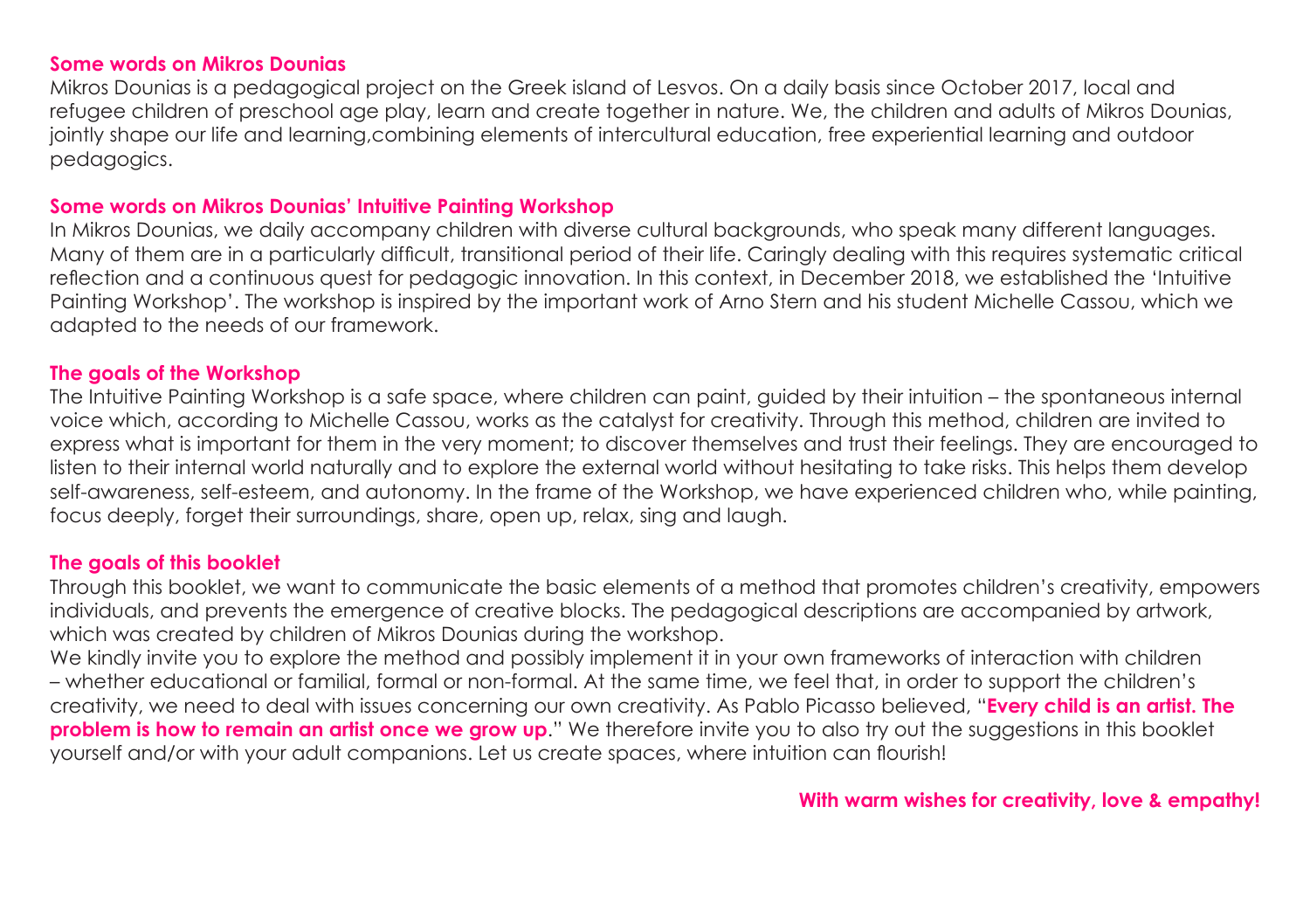#### **SOURCES**

The main literature behind this booklet is the book "Kids Play: Igniting Children's Creativity", by Michelle Cassou.

We recommend that you watch the documentary "Alphabet" by Erwin Wagenhofer, as well as the following YouTube videos:

[Michelle Cassou - Τhe flowering of children's creativity](https://www.youtube.com/watch?v=JskYpxMCI-s&t=4s) (67 minutes – English) [Michelle Cassou - Point Zero Insights & Images](https://www.youtube.com/watch?v=aMG1YeTpmOw&t=4s) (7 minutes – English) [Arno Stern talking about his life and work](https://www.youtube.com/watch?v=ZZN6XFAxmB8&t=2s) (6 minutes – French with English subtitles) [Au Closlieu avec Arno Stern](https://www.youtube.com/watch?v=XTjHK8Lo9yE&t=119s) (4 minutes – French) [Arno Stern, einen kurzen Einblick in seine Arbeit](https://www.youtube.com/watch?v=E9210eQ_dmY&t=334s) (9 minutes – French with German & Italian subtitles) [Le Closlieu – legendado](https://www.youtube.com/watch?v=79RFAebh-hQ&t=121s) (4 minutes – French with Portuguese subtitles)

# **OUR HEARTFELT THANKS**

to the children and families of Mikros Dounias

to Julien Delfosse for bringing to life the idea of the workshop

to Chidanand Hiremath  $\oplus$  [chi.cafe](https://chi.cafe) for the photos, layout and design of our 2020 calendar

to [Yorgos Nounesis](mailto:Yorgos.Nounesis%40yahoo.com?subject=) for turning the calendar into a booklet

FIRST PUBLISHED December 2019 REPUBLICATION March 2022

# **CONTACT US**

[www.mikrosdounias.eu](http://www.mikrosdounias.eu)

**f** [mikrosdounias](https://www.facebook.com/mikrosdounias)

[mikrosdounias@gmail.com](mailto:mikrosdounias%40gmail.com?subject=)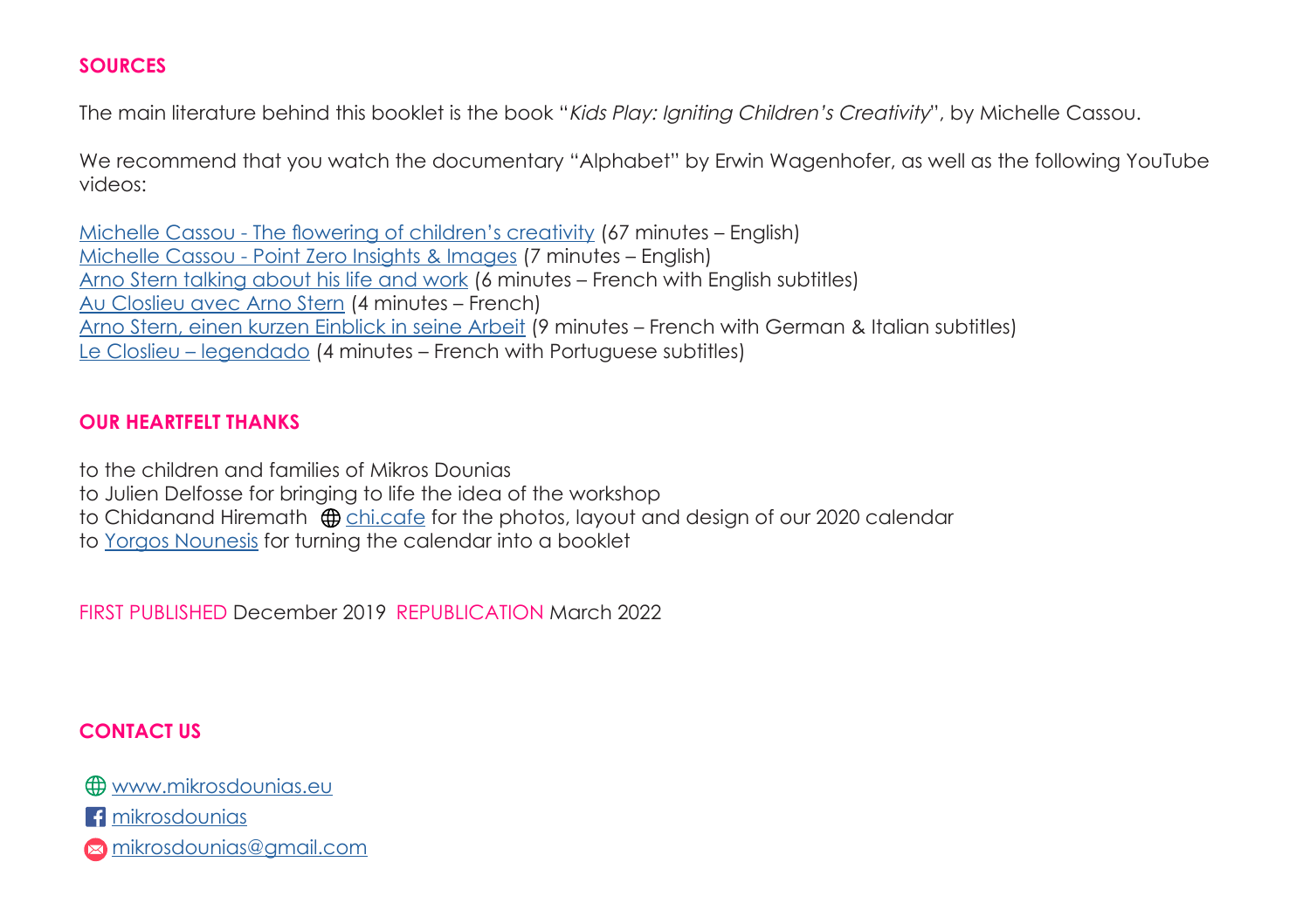

## **MATERIALS, SETUP & PROCESS**

Our workshop consists of the following materials and self-constructed equipment. See photos on the back cover of this booklet.

- Small wooden easels placed in a circle.
- 12 tempera colors in 500 or 1000ml packages. We place a small quantity of each color in a glass jar with a lid.
- There are two goodquality, medium and large sized brushes for every color. Note that each brush corresponds to a color, not a child.

- Large wooden palette placed in the center.
- Each jar has another glass jar next to it, filled with water.
- Aquarelle paper in two sizes (A3, A6).
- Old (T-)shirts as painting aprons.
- Personal folders, where each child's artworks are kept.

We make sure that the processes linked to the workshop – its beginning and end for each child - have the form of a ritual.

The workshop lasts for 1.5 hours. Each child can stay as long as they want and paint as many pieces as they want.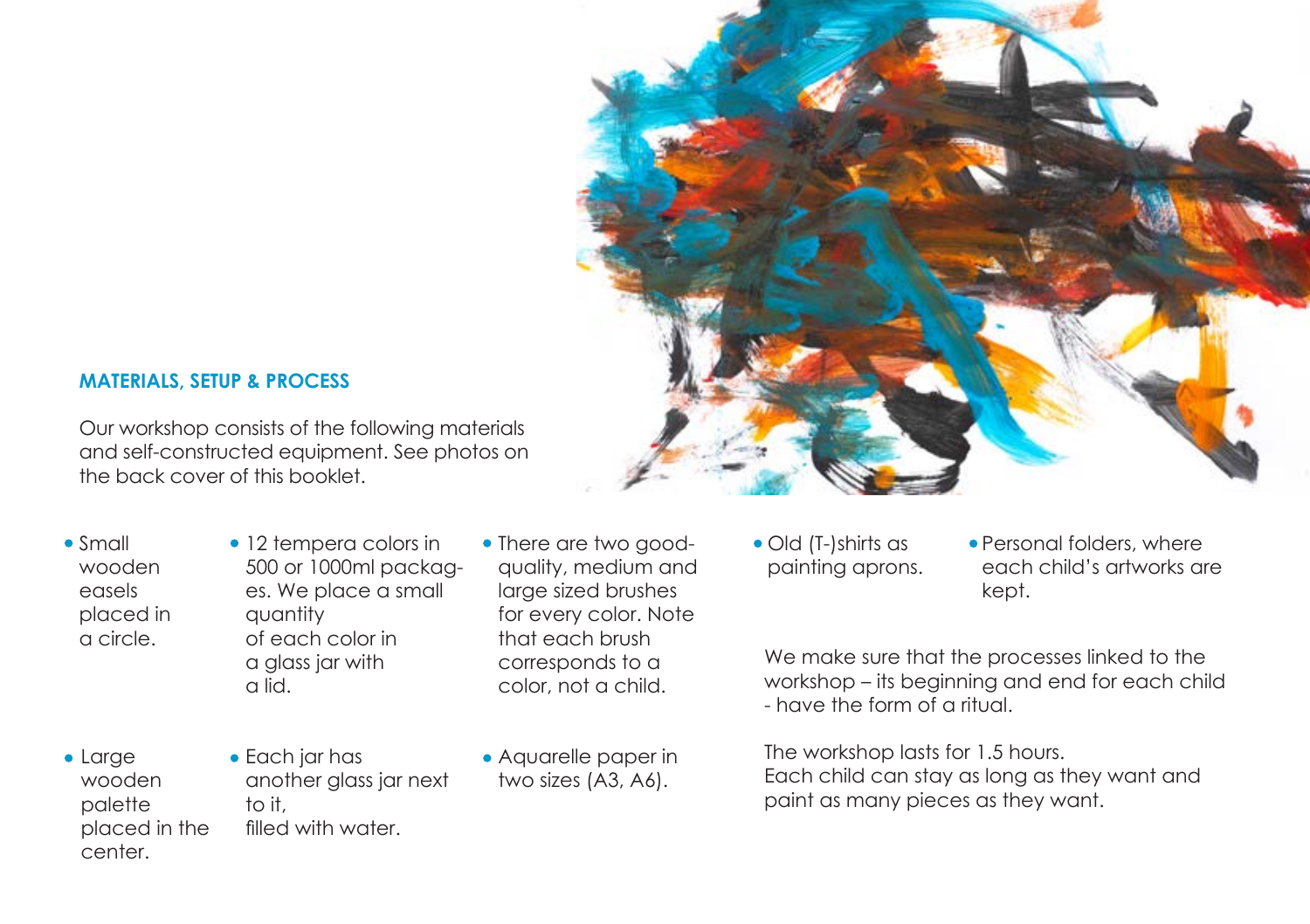

#### **WHAT IS IMPORTANT IS THE PROCESS, NOT THE OUTCOME**

Both daily observation and relevant literature reveal that, in the absence of adult intervention, children paint in order to play and discover and not to accomplish a goal or manufacture a final product. We wish to protect and preserve this spontaneous attitude, and, if possible, follow the children's example.

In the frame of the Intuitive Painting Workshop, creativity is viewed as a process that connects us with the soul. We do not want children to worry about what they are creating or to feel the obligation of painting in the so-called "right" way. We want them to feel free to express in a different language, that of painting, whatever their intuition whispers to them in the very moment.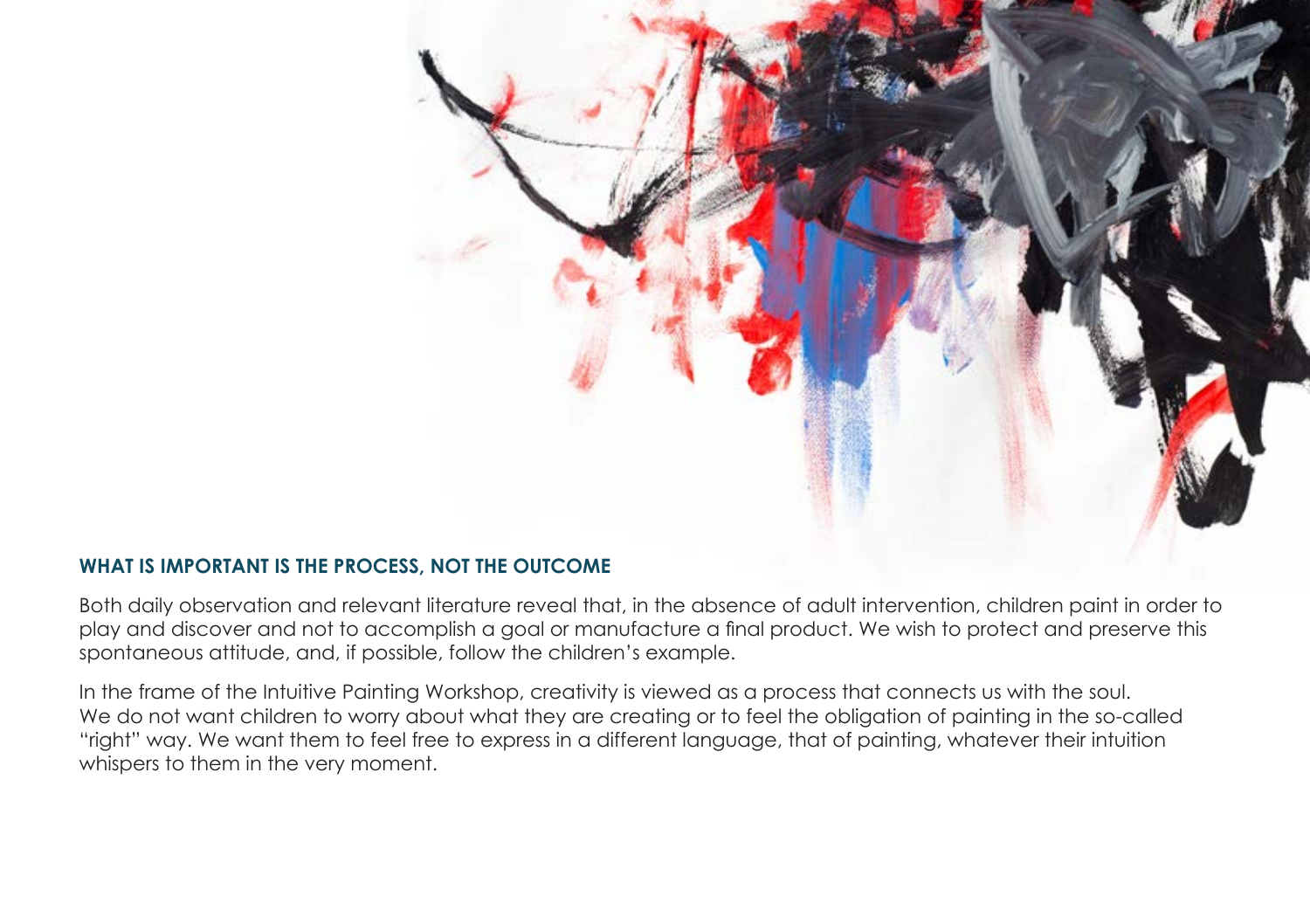# **HOW WE ACCOMPANY THE CREATIVE PROCESS**

# **WE CREATE THE FRAMEWORK**

A structured framework, functional and calm, is necessary. We set the rules concerning the use of the space and materials, we clearly explain them to the children, and we ensure compliance in a positive way. At the same time, in ways that are explained throughout this booklet, we establish a safe atmosphere that allows the unimpeded expression of creativity.

# **WE FACILITATE THE PROCESS**

We ensure that children have access to the materials in a setting that is adapted to their size and physical abilities. We are responsible for all practical matters regarding the space, colors, etc.

We support the children in technical matters – e.g. how to hold a brush softly, which mix of color and water works best, etc. The role of the facilitator is to be attentive and available to the children at every moment, without participating in the actual painting process.

However, it is important that we implement the method ourselves, at a separate time.

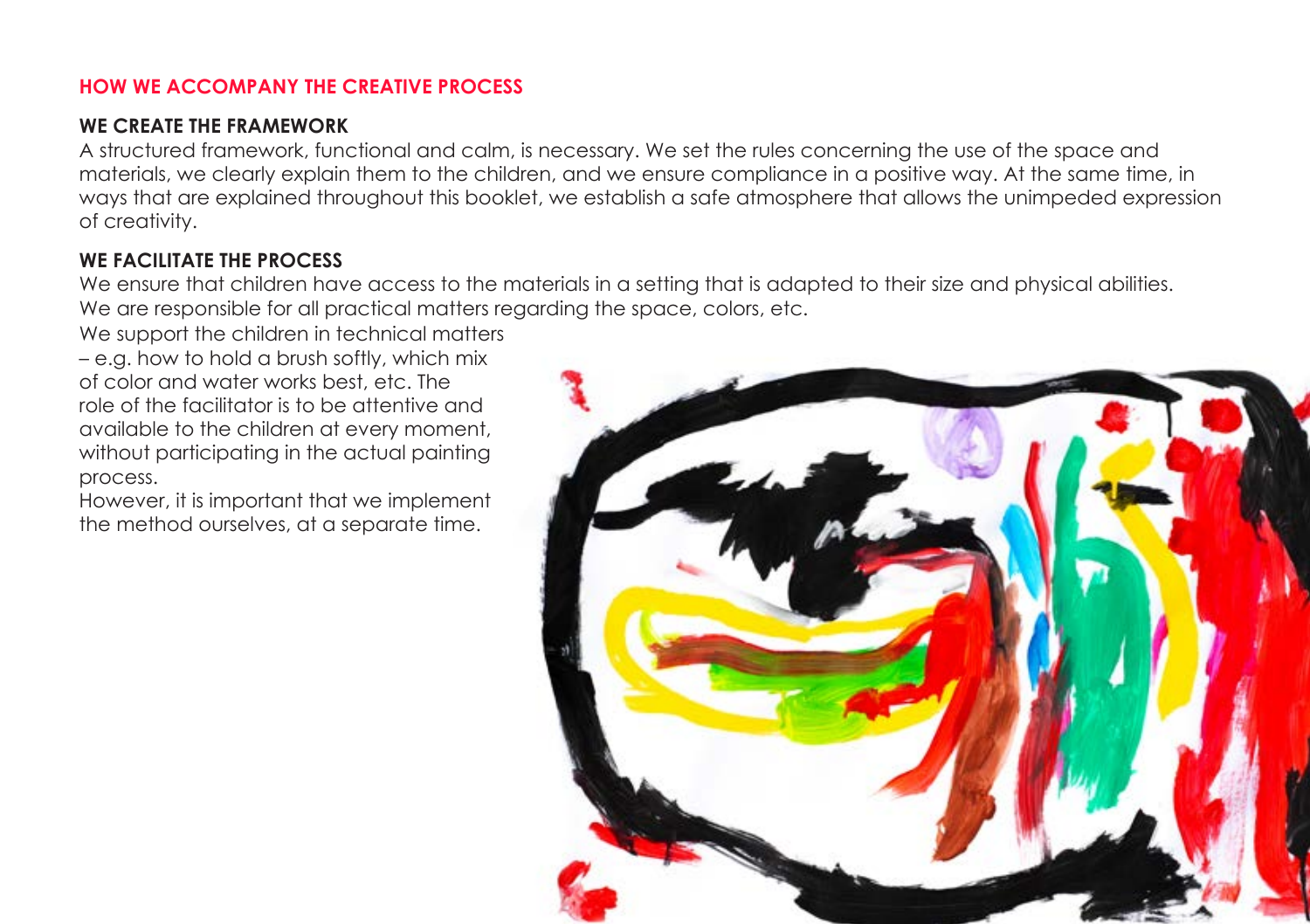#### **WE OBSERVE & ACCOMPANY**

Our goal is to gently accompany each child on their journey to discover themselves. We want the children to feel loved, appreciated and trusted for what they are, not what they do.

We carefully observe each child's creative progress to see who paints being in sync with their internal world and who is still not able to establish such a connection. We look children into the eyes. We speak softly and only when needed.

#### **WE BELIEVE IN CHILDREN'S INHERENT CREATIVITY**

If we want children to discover that what they need in order to be creative comes from within themselves, we need to be absolutely convinced of this ourselves. If we doubt it, even implicitly, this doubt is conveyed to the children.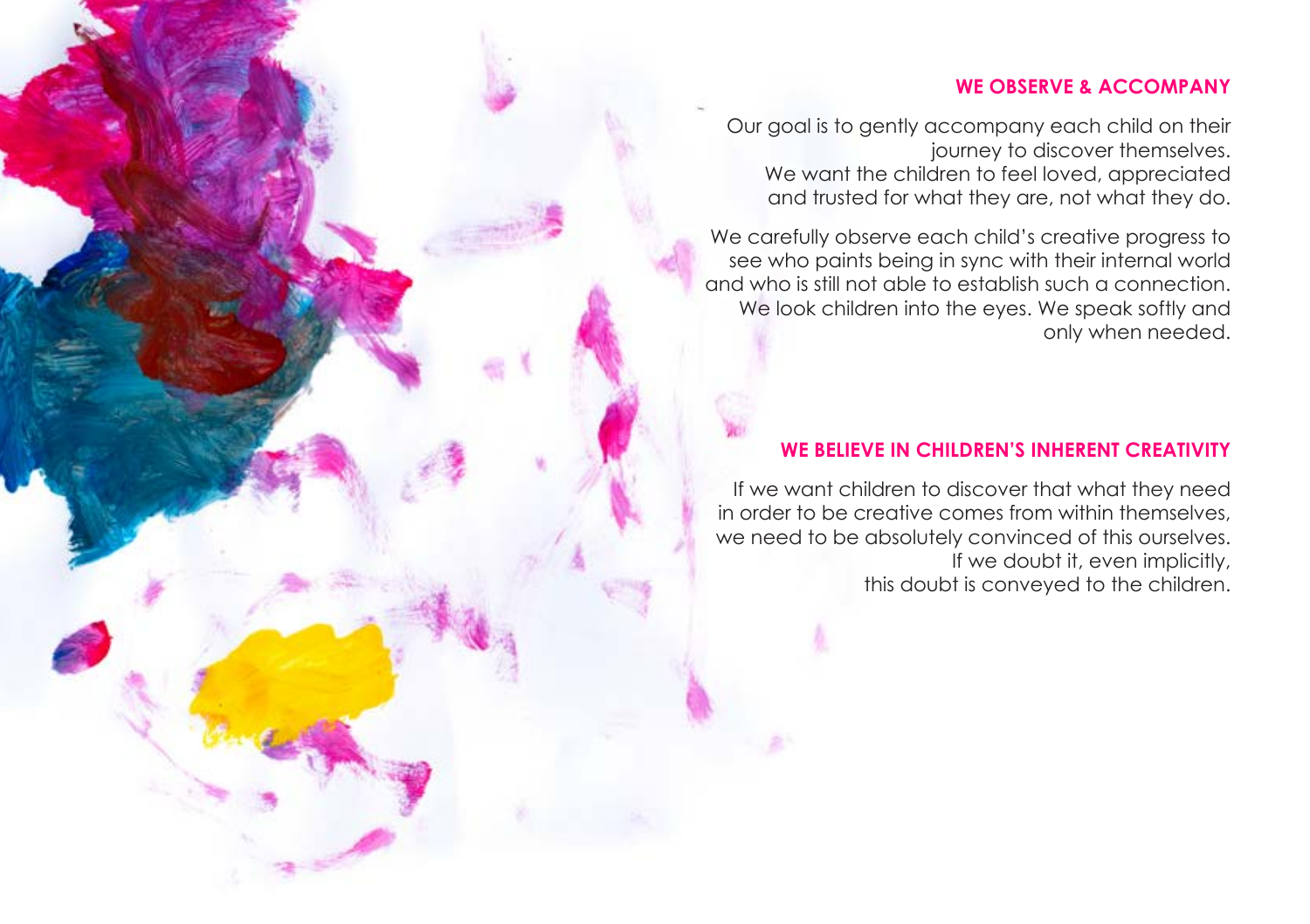

# **WE REALIZE OUR INFLUENCE ON CHILDREN'S CREATIVITY**

In order to accompany children in the Intuitive Painting Workshop, we need to realize that their creative freedom is greatly affected by adults.

Every adult, consciously or not, has an opinion on what is a beautiful creation and what not. Children, on the other hand, seek validation from adults, who are important and practically necessary to them. They are influenced by adults' opinions, both explicit and implied – let us not forget that children have a great capacity to sense the thoughts and feelings of people they care about.

If our attitude is conscious, we can limit or even eliminate our involvement in the natural development of children's intuition, enabling them to find their own, authentic voice.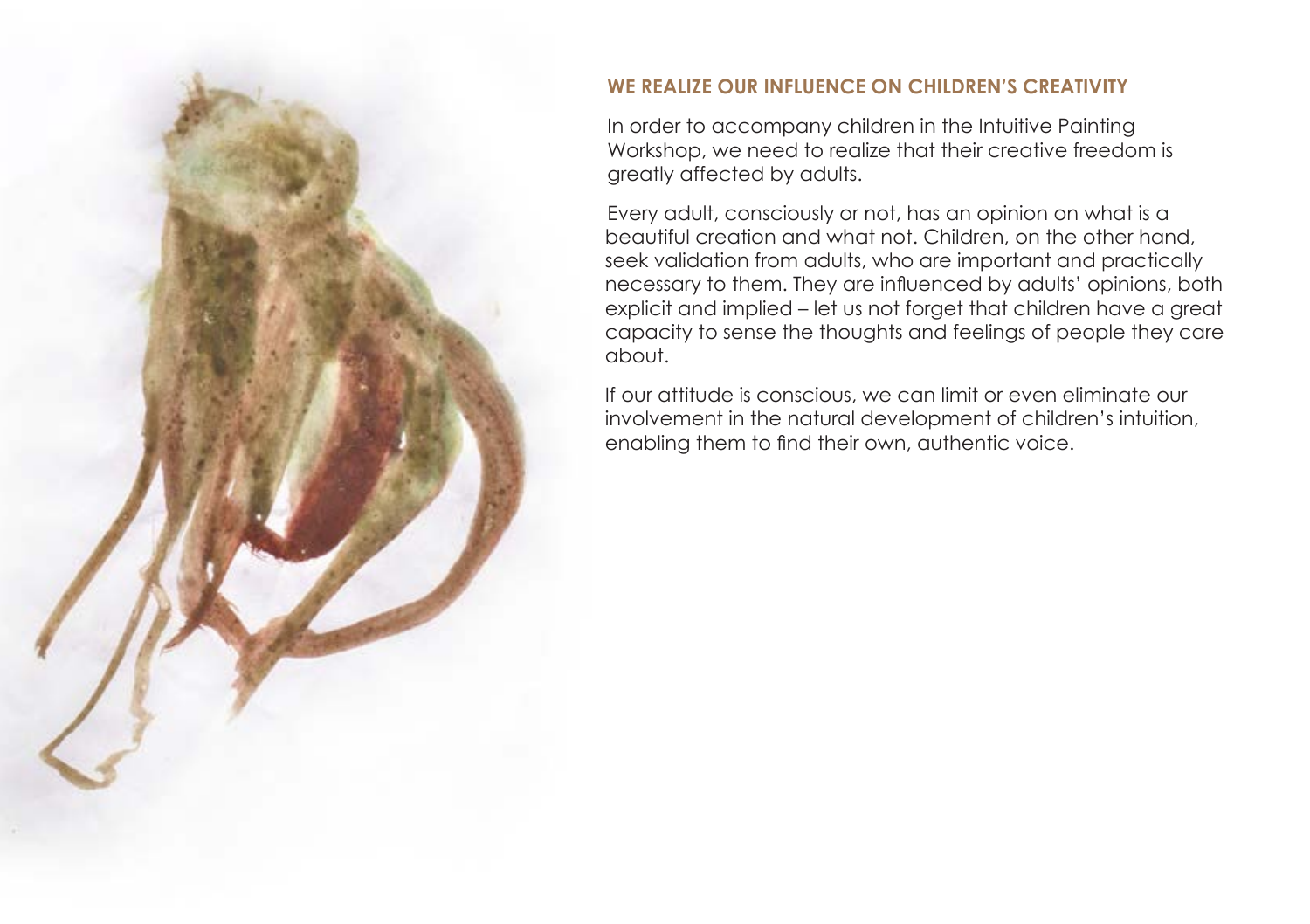#### **DOES PRAISE REALLY HELP?**

A usual adult tactic to encourage children that are painting is to offer them words of praise and enthusiasm. We need to keep in mind that a child who draws satisfaction from praise will work hard to earn more plaudits. Spontaneity and connection to intuition give way to an effort to paint "beautifully" or "correctly". Praise distances children from enjoying the process and orients them to the outcome, increasing their fear towards it.

#### **Then how do we support children's creativity – especially in the long run?**

Throughout the workshop, we show with our attitude that we accept and appreciate the child's work; that we accept and appreciate the child himself/herself. We draw the child's attention to the process – again and again.

#### **And how do we react when a child actively asks for our praise him/herself – often repeatedly?**

We look into the child's eyes and tell them the truth: we are here to discover and to play, not to evaluate. We add our comments on the process: "I liked watching you paint so focused", "I liked that you enjoyed what you were doing", "I very much enjoyed your excitement when you added the yellow details". Our experience has shown that, sooner or later, children completely stop asking for confirmation. The process of connection to their intuition has started.

Read more on the topic in Mikros Dounias' booklet ["Praise vs. Recognition](https://www.mikrosdounias.eu/files/pedagogical%20texts/Praise%20-%20Mikros%20Dounias%20-%20Dec.%202021.pdf)".

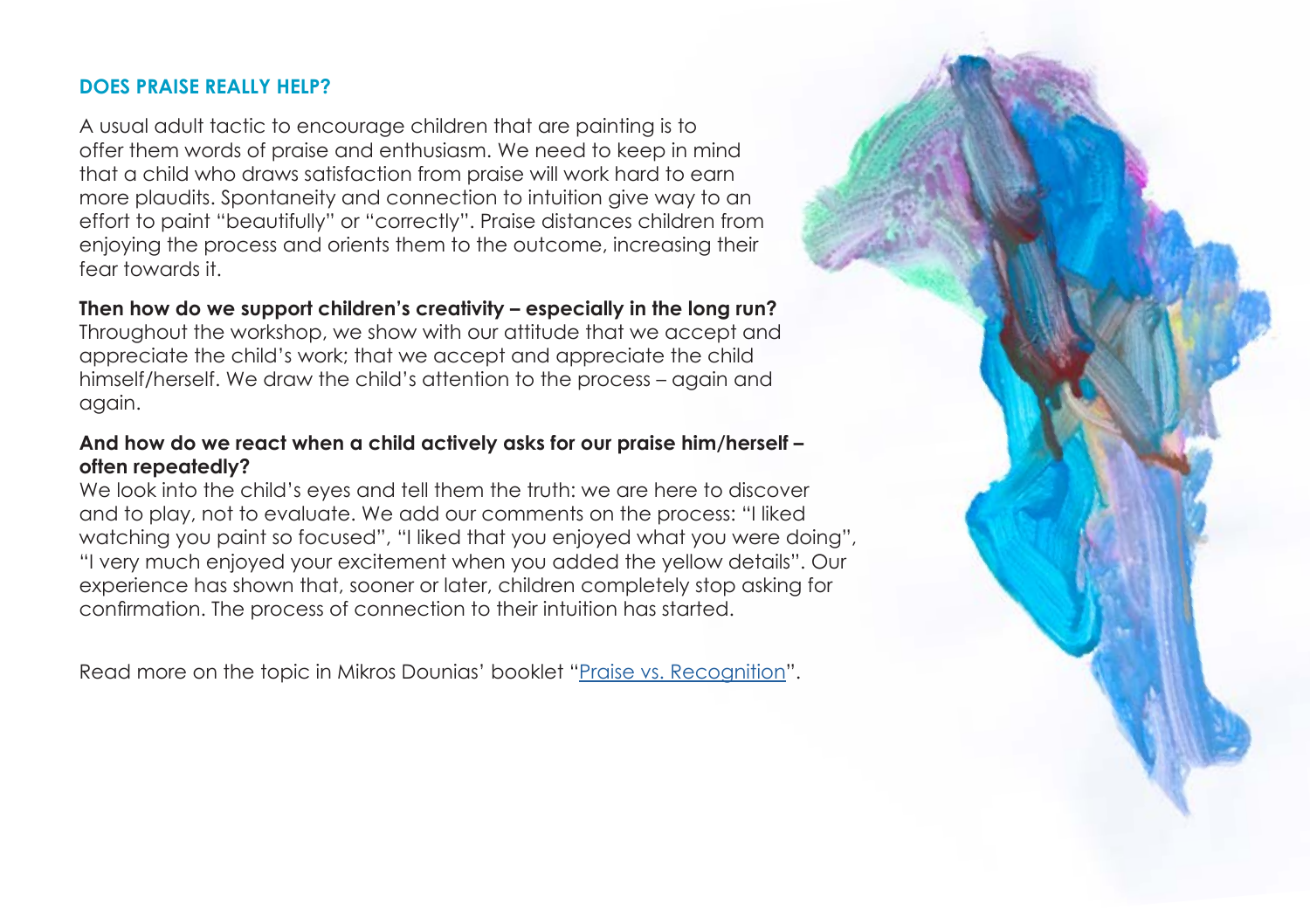

## WE DO NOT INTERFERE WITH OR JUDGE CHILDREN'S ART-**WORK**

Our role as facilitators of the workshop is not to "correct" the children or suggest changes to their work, since this can block their joy of discovery. A child that is being evaluated instinctively begins to self-censor, to hesitate, to think before creating. Creativity then becomes an intellectual activity; its source, and therefore its passion, are abandoned.

#### **WE DO NOT PROMOTE COMPETITION**

Often, parents and educators foster competition between children without realizing it. In the Intuitive Painting Workshop, we never compare the work of one child to another's.

#### **WE DO NOT ADVICE CHILDREN TO COPY VISUAL TEMPLATES**

In the frame of the Workhop, we dare to leave children without templates or references that they can copy. We want children to discover the power of personal expression, to practice relying on themselves and on their own infinite creative potential.

We do not need to worry or intervene, if a child is copying another child's work. He/she is temporarily following along the other child's journey of inspiration and will gradually find his/her own way.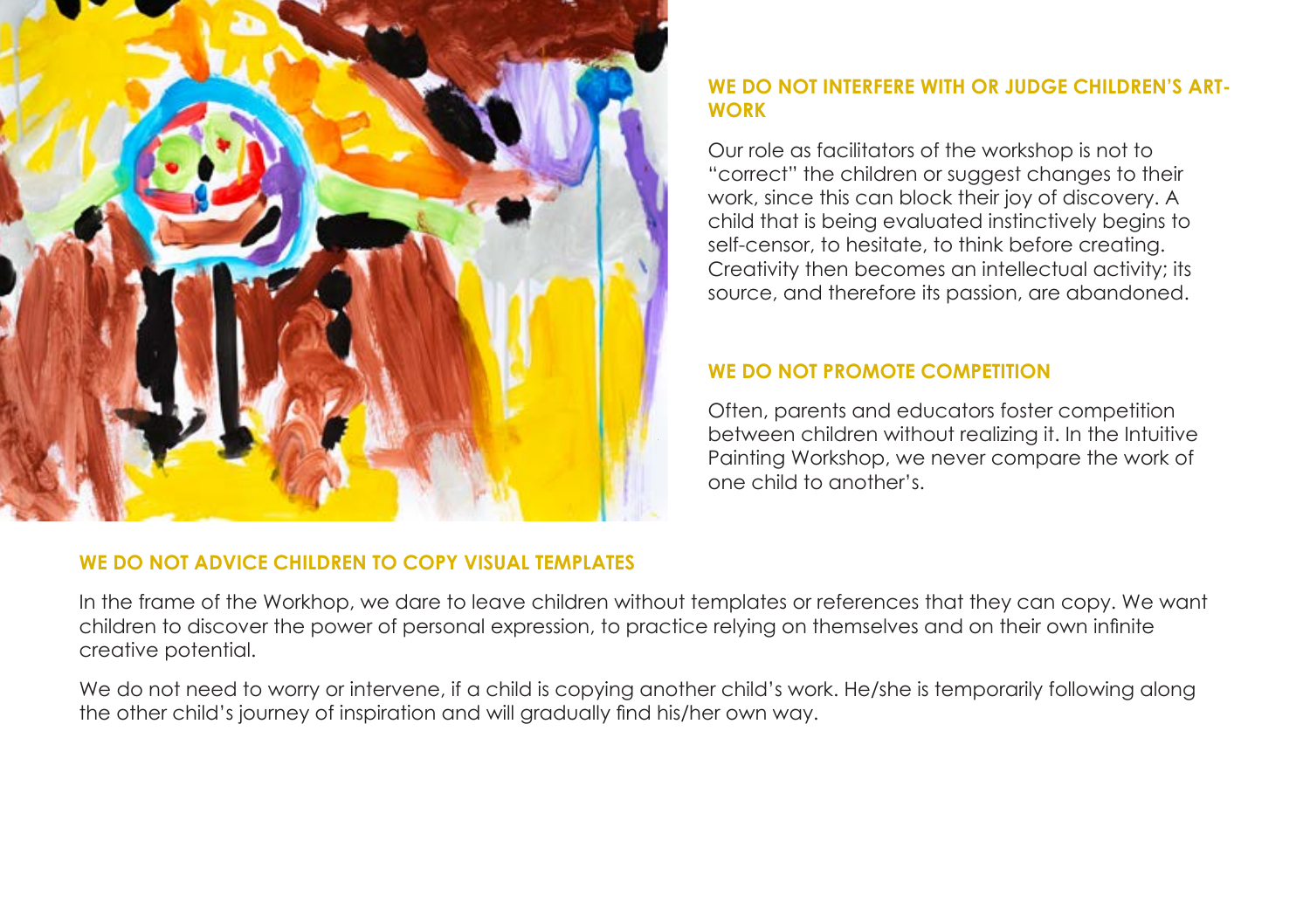#### **WE AVOID TELLING CHILDREN WHATTO PAINT EVEN IF THEY ASK US**

In the context of the Intuitive Painting Workshop, we do not ask the children to paint specific objects or forms. We know that, if they have specific instructions, they focus on the effort to follow them and distance themselves from their intuition: its needs, proportions, colors, and forms.

#### **WE AVOID TELLING CHILDREN HOW TO PAINT. EVEN IF THEY ASK US**

"Less technique, more intuition", claims Michelle Cassou, implying that art instruction overwhelms intuition. Based on her many years of experience, she claims that, when the time comes, children discover proportion and perspective on their own. They are capable of spontaneously developing the techniques they use often, which they discover by natural instinct. That is when their works become vibrant and original.

Each child perceives the world in their own unique way; as their body and mind develop, their perception of the world changes. This is clearly reflected in the artworks of every child that paints naturally.

"**It took me a lifetime to paint like a child**", said Pablo Picasso.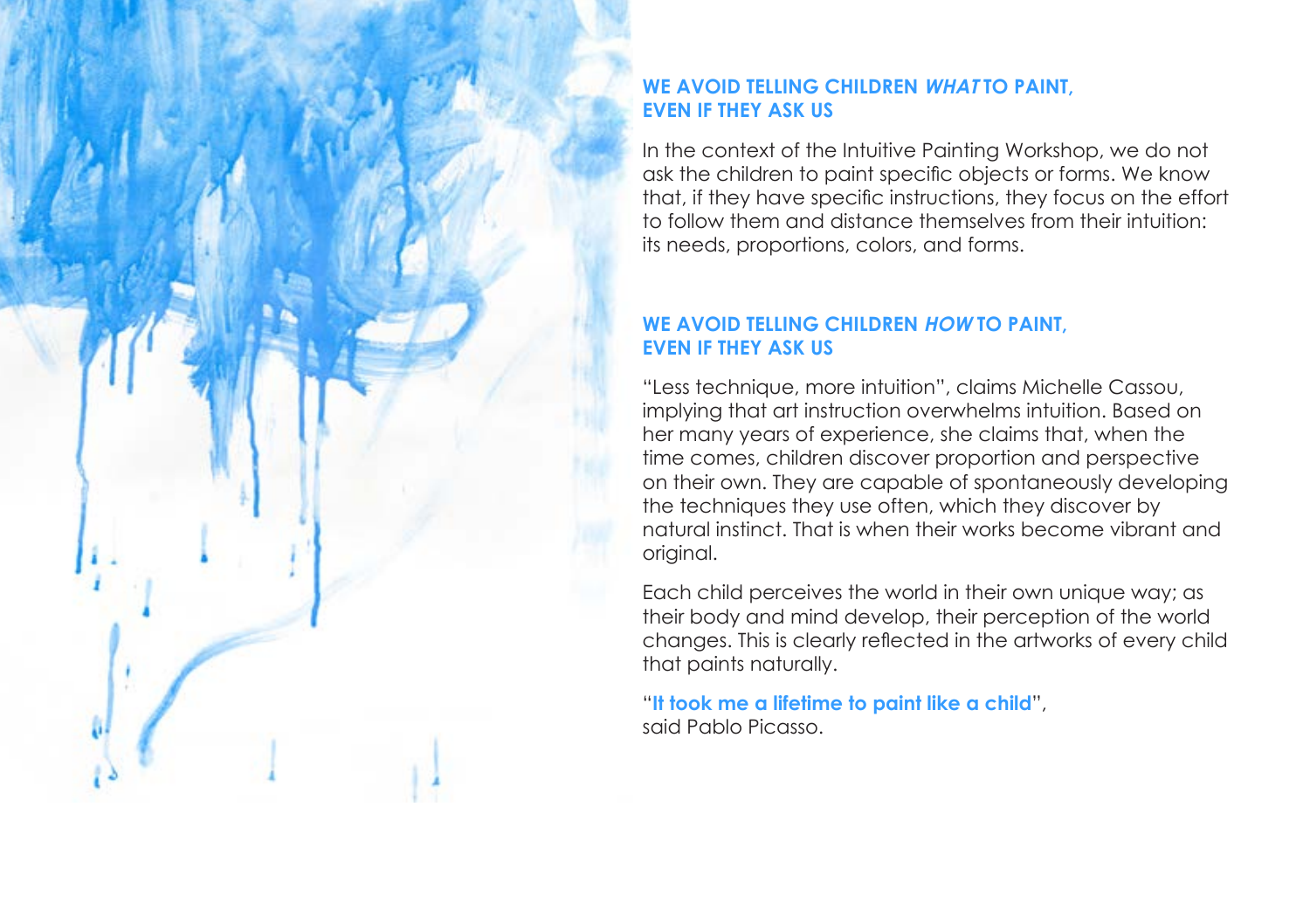# **TWO QUESTIONS THAT WE QUESTION**

There are certain questions that adults usually address to children that are painting. They might appear natural at first glance, yet they significantly interfere with the creative process.

## **"What have you painted?"**

In other words: "I cannot recognize what you have tried to paint, your depiction is not realistic." Most of the times, before we ask this question, the child believes that what they have painted is recognizable. In that sense, our question may disappoint or hurt them. Besides, the artwork may actually depict something abstract. In that case, the question conveys to the child the adult expectation for specific depictions, distancing them from their intuition.

# **"Tell me something about your painting."**

Often, children paint what they cannot express with words. In order to respond to this request, a child has to violently abandon the world of non-verbal expression and activate a different brain function. Wanting to satisfy the adult who is asking, it is not unlikely that the child might invent an answer that has nothing to do with the actual creative flow, which has been interrupted.



Children open up a lot more when, instead of interfering with their work, we create an atmosphere that inspires safety and understanding. When they want to share something with us, they do – that's when we experience feelings of real trust and proximity.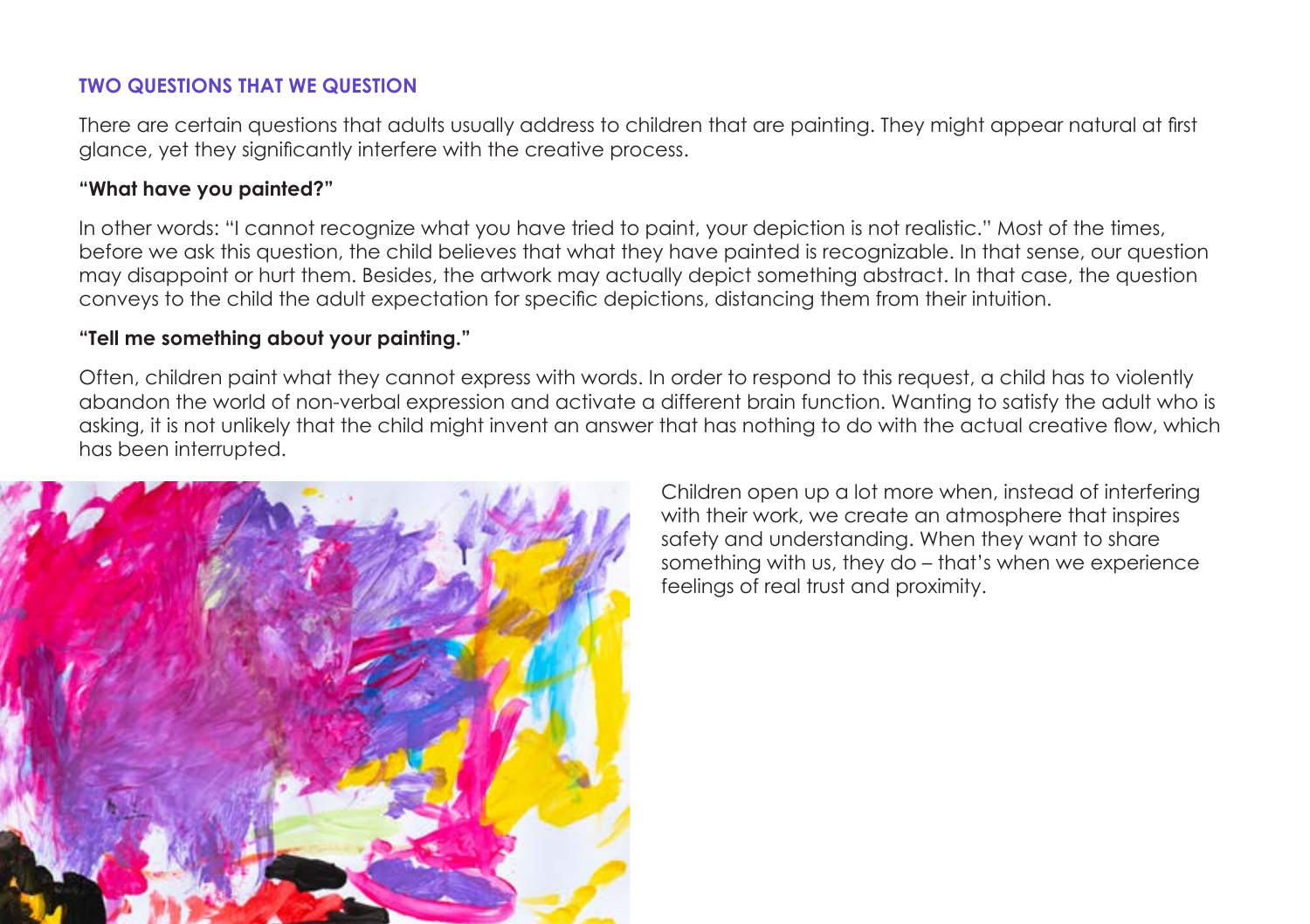#### **ABOUT CREATIVE BLOCKS**

"I'm not good at painting" "I'm really bad at art": The world is full of people with creative blocks, who find it difficult or impossible to express themselves through the language of painting. Children's inherent desire to express themselves creatively may be interrupted by an interaction that was hurtful, confusing, or made them doubt themselves. This can happen at a very young age and affect a person's creative expression throughout their life.

There are indications that can help us to identify creative blocks.

A child might have a hard time exploring, afraid of being "wrong"; they might insist on receiving specific instructions or something to copy; they might treat the process mechanically, as if it was an intellectual exercise. A child might feel or declare that their work is not pretty or realistic enough. Being unable to express themselves spontaneously, they might try to create something that satisfies or impresses adults.

According to both the literature and our observation in Mikros Dounias, one can be re-connected to their creativity through the Intuitive Painting Workshop. The descriptions in this booklet suggest an overall attitude, which can help tired, blocked children return to themselves and to the source of their creativity. We can take more targeted action, if we know or detect the source of the creative block.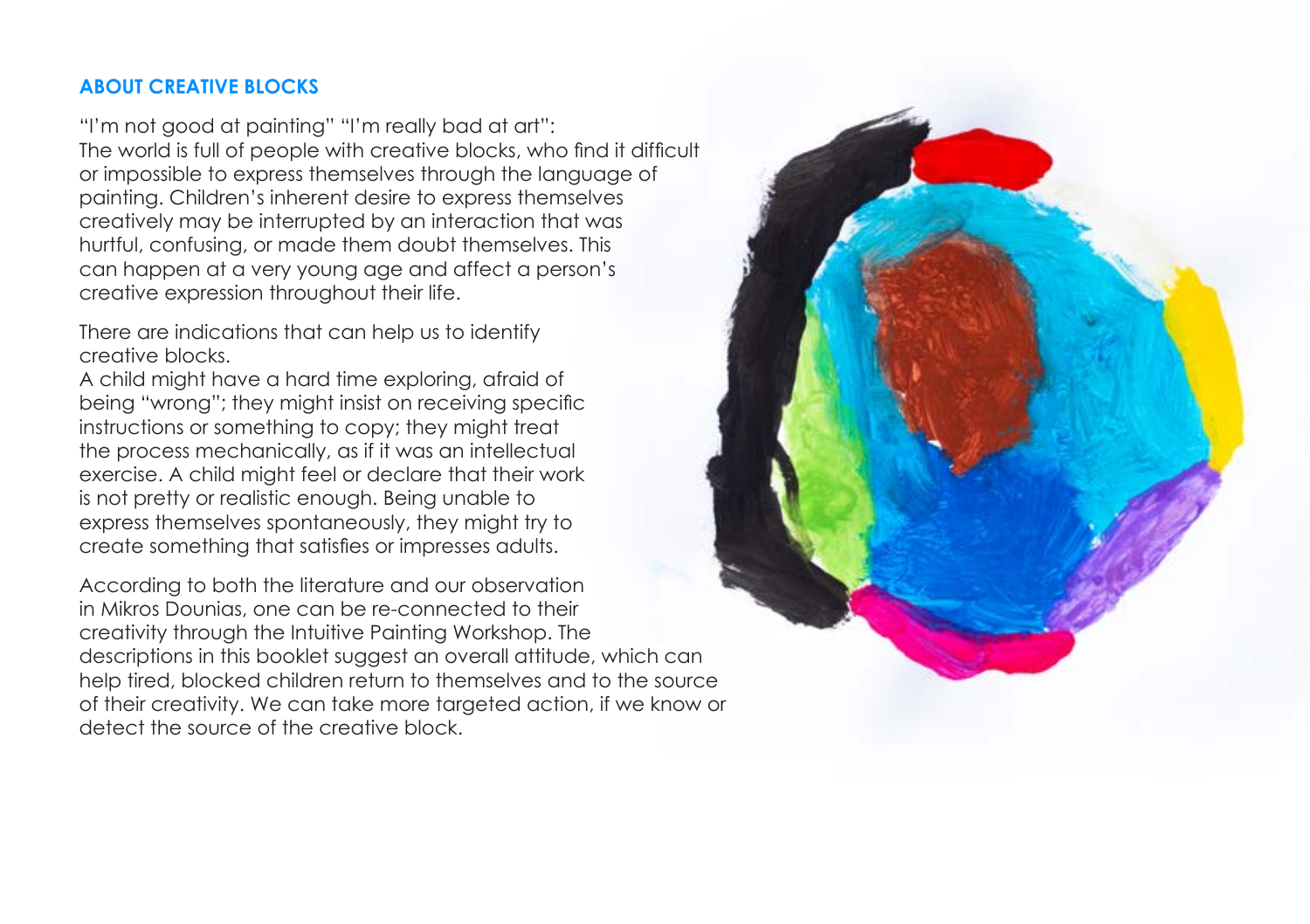#### **ON THE COMPLETION OF A PAINTING**

According to Michelle Cassou, children gain access to real creation when they learn to finish what they have started. The more they work on a painting, the deeper they engage in their expression and the happier they feel.

Completing a painting is a very sensitive moment: excitement and eagerness for the next painting may be reduced, if the previous one remains unfinished.

A properly finished painting leads to feelings of completion and satisfaction, and hence inspiration for the next painting adventure.



There are no guidelines that tell us when a painting is complete – it depends on the child and the moment. We shall awaken our own intuition and carefully observe each child: Did they stop painting because they did everything that they could and wanted to, or because they do not know how to go on?

We can find suitable. playful ways to ask the child if they have used up their potential. This needs to be done with care and sensitivity, in a way that opens up possibilities. Whether something will be added to the painting or not remains the discretion of the child.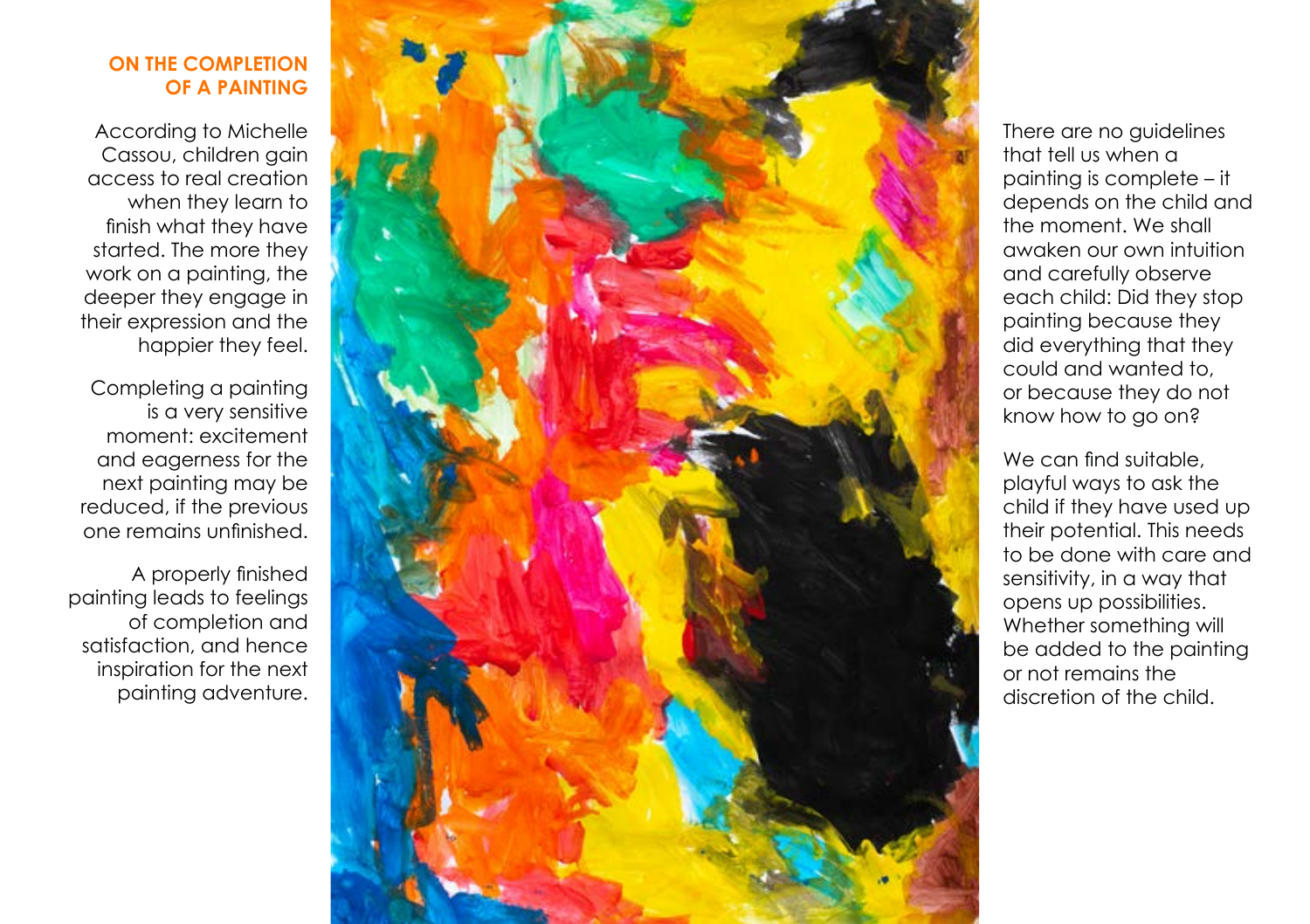# **WHAT HAPPENS TO THE ARTWORK PRODUCED?**

Arno Stern, the inventor of the method that inspired us to set up the Intuitive Painting Workshop, is very strict on this point. No external observer gains access to paintings created in his workshop. The paintings are not given to their creators; they are kept in personal folders which, upon agreement, can be used for research purposes. This communicates a clear message: the objective is for participants to act and experience, not to produce and demonstrate. We need to safeguard creativity in every possible way.

In Mikros Dounias, we embrace this viewpoint partially. We collect the children's paintings in personal folders and do not organize exhibitions. Yet, we wonder:

Wouldn't it be beneficial for the children to gain access to their early paintings some day? The authenticity of expression that characterizes them now might get lost over time, or as they enter higher educational levels. We think we might want to send the paintings to the children some years after their graduation from Mikros Dounias…

Besides, we took the decision to include twelve anonymous paintings of children in this booklet. Behind it lies our hope to inspire more people into intuitive painting.